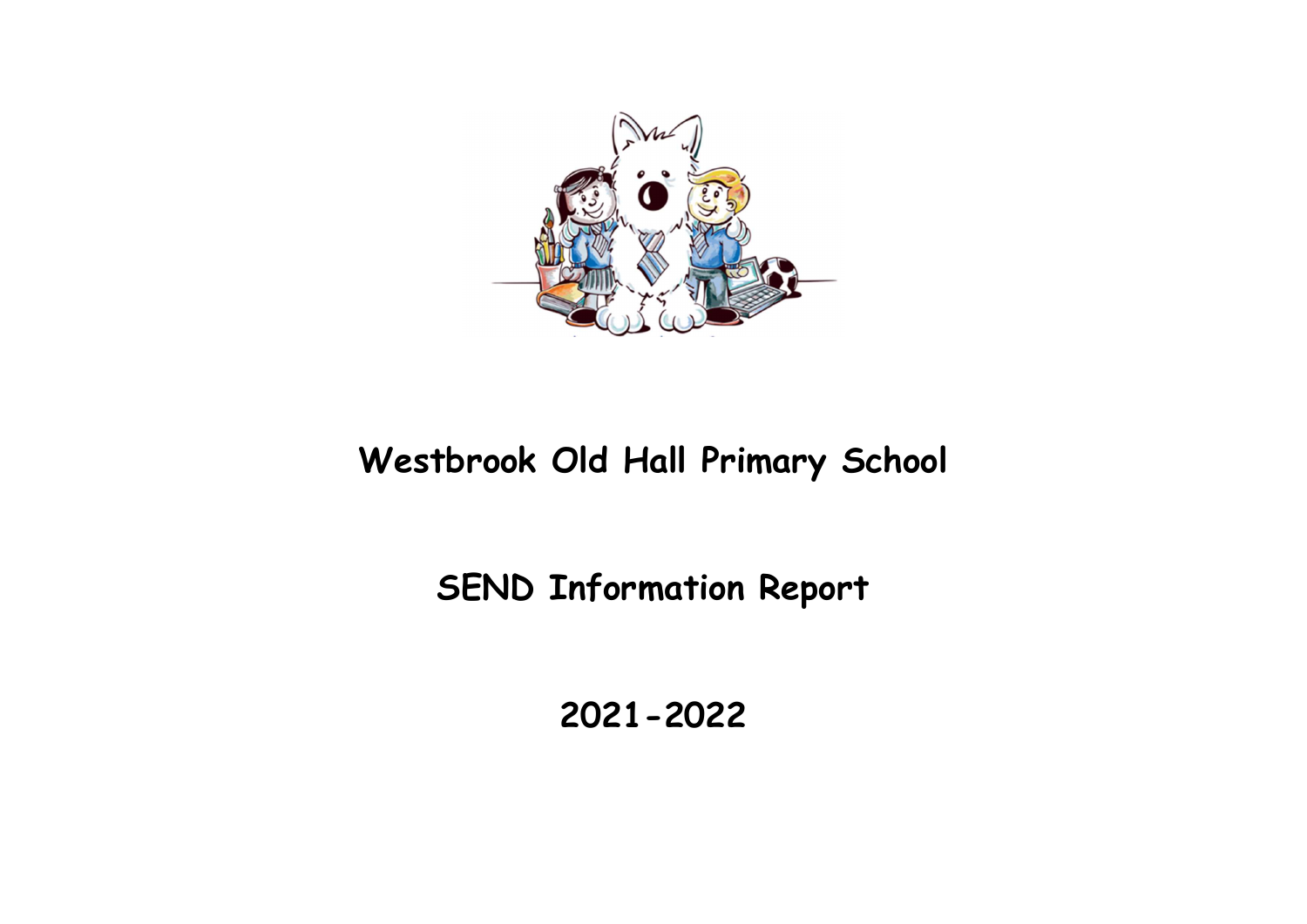## Article 12

Every child has the right to say what they think in all matters affecting them and to have their views taken seriously.

### Article 23

A child with a disability has the right to live a full and decent life in conditions that promote dignity, independence, and an active role in the community. Governments must do all they can to provide free care and assistance to children with a disability.

#### Article 29

Education must develop every child's personality, talents and abilities to the full. It must encourage the child's respect for human rights, as well as respect for their parents, their own and other cultures and the environment.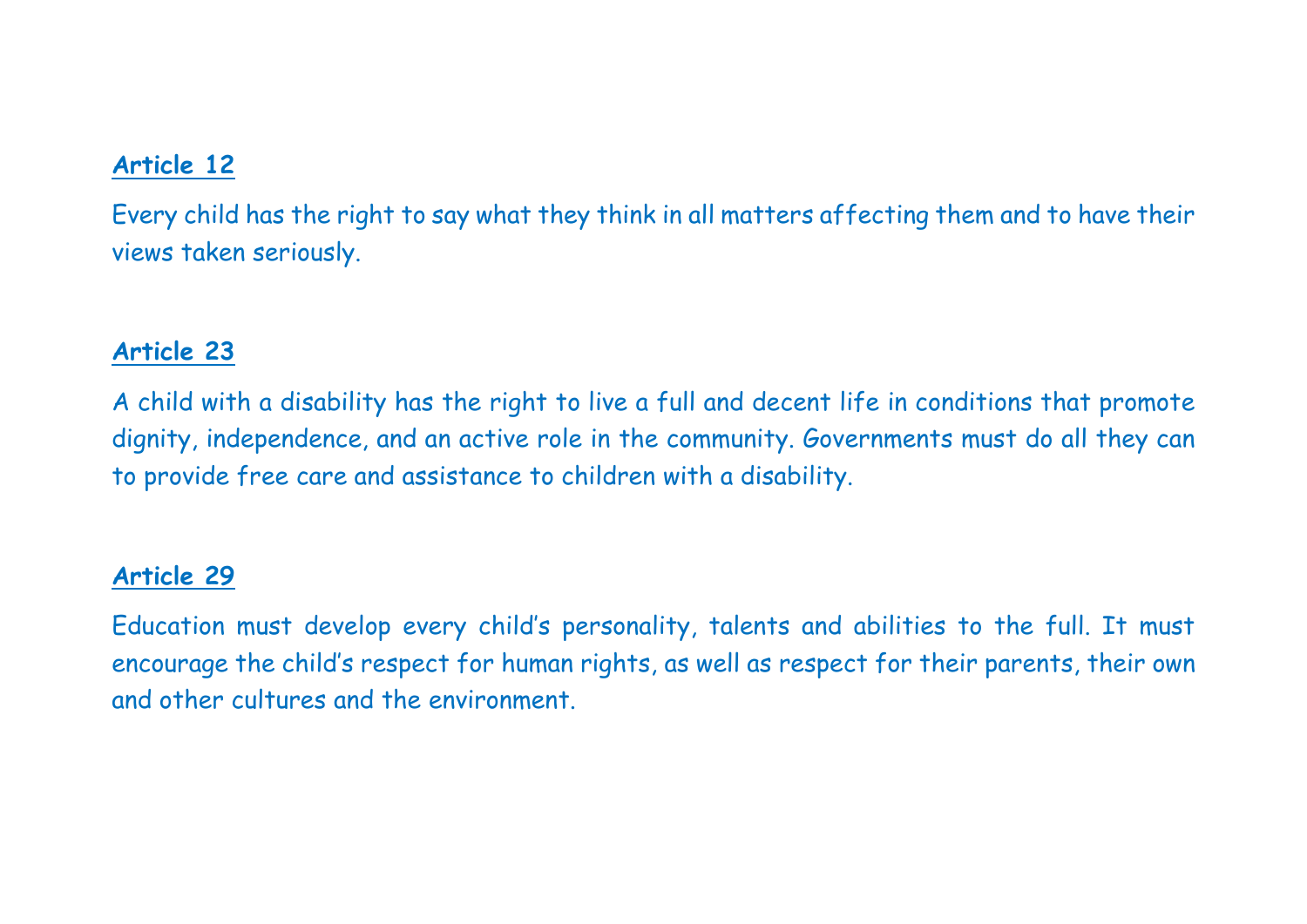# Contents

Please use this coloured contents page to guide you through this document.

What is a Special Educational Need and Disability?

What do I do if I think my child has Special Educational Needs (SEND)?

Who can support my child in school with Special Educational Needs (SEND)?

How could my child get help in school?

How do we support children across the school?

How can you be supported as the parent of a child with additional needs?

How can your child be supported during transition in school?

What specialist services and expertise are available in this school?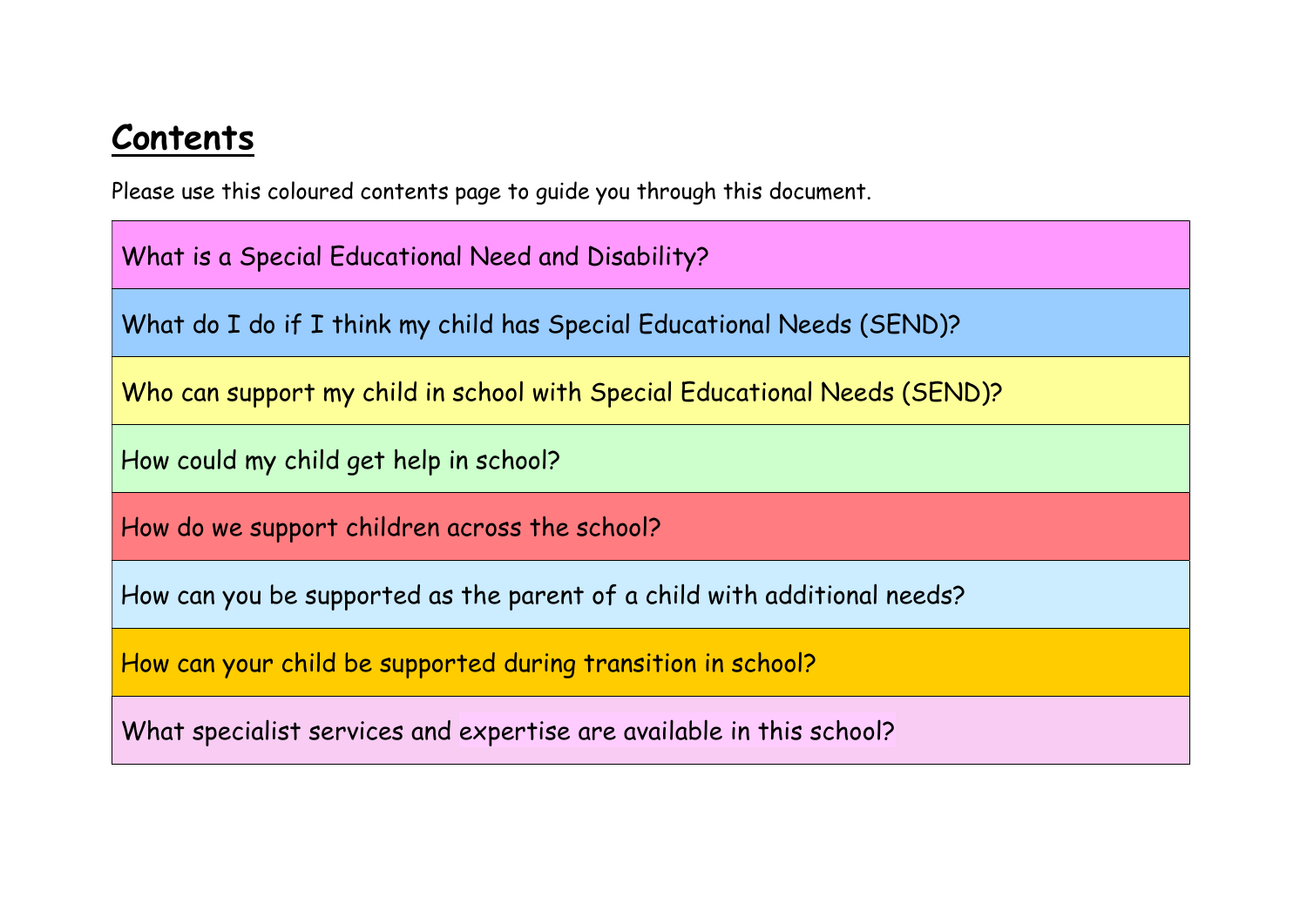### What is a Special Educational Need and Disability?

The Children and Families Act 2014, clause 20, says that:

- 1. A child or young person has special educational needs if he or she has a learning difficulty or disability which calls for special educational provision to be made for him or her.
- 2. A child of compulsory school age or a young person has a learning difficulty or disability if he or she:
	- (a) Has a significantly greater difficulty in learning than the majority of others of the same age.
	- (b) Has a disability which prevents or hinders him or her from making use of facilities of a kind generally provided to others of the same age in mainstream schools or mainstream post 16 institutions.
- 3. A child under compulsory school age has a learning difficulty or disability if he or she is likely to be within subsection 2 when of a compulsory school age (or would be likely, if no special education provision were made).
- 4. A child or young person does not have a learning difficulty or disability solely because of the language (or form of language) which is or has been spoken at home.

Children in Care (CiC) with SEND. We consult with the SENDCo and the Designated Safeguarding Lead (DSL) as appropriate for personalised support. We also liaise with the designated social worker to ensure all agencies are working collaboratively to develop an appropriate support package for each child.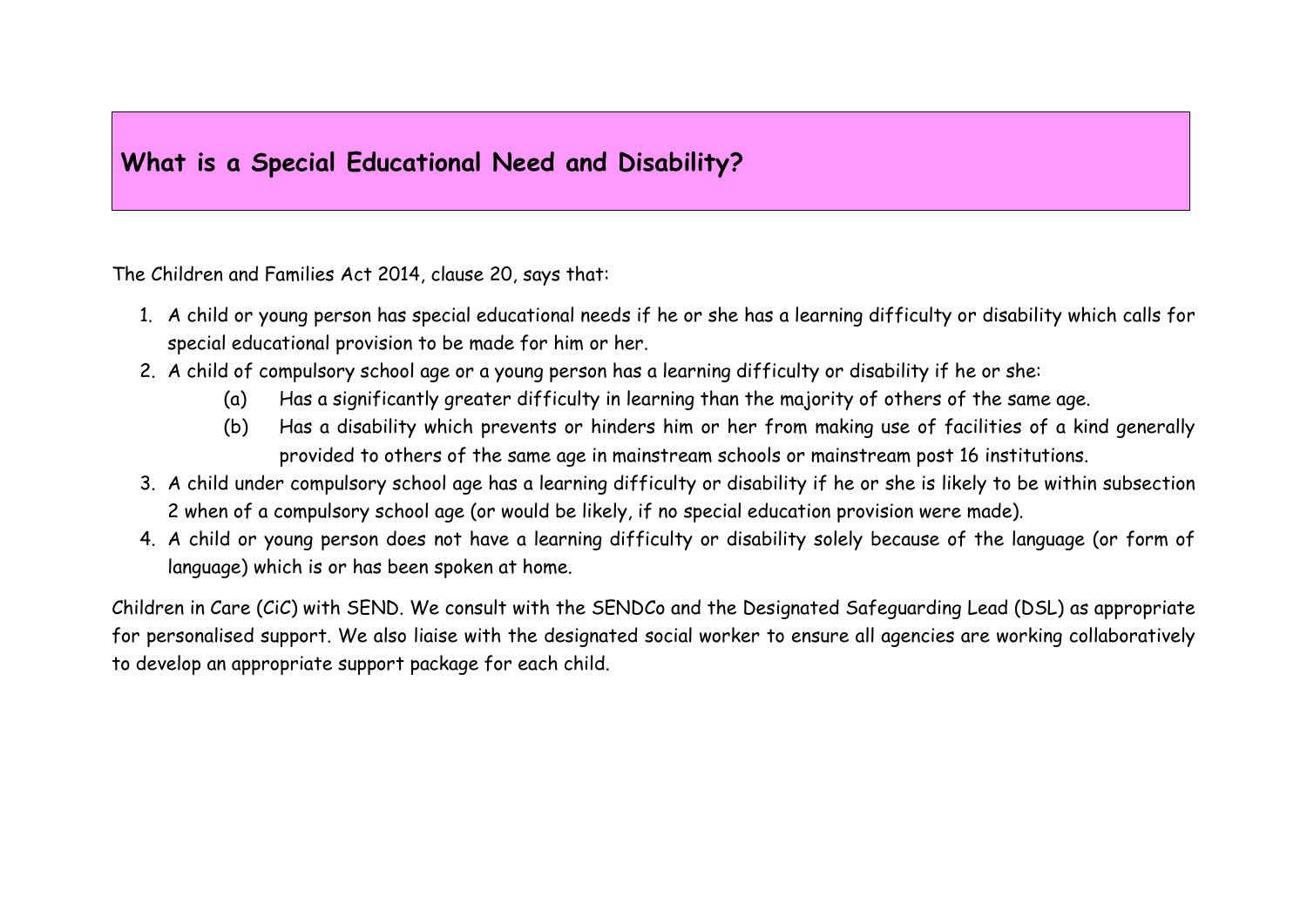### Inclusion Statement

## Co-operate and collaborate

We ensure that our school is a open and welcoming family, which embraces all social, cultural and educational backgrounds and needs. We actively seek and value the views and aspirations of all of our stakeholders to strengthen our care and provision. We are committed to working closely with all agencies to achieve the best outcomes for our children.

## Achieve excellence for all

Together we support and meet the individual needs of all pupils at Westbrook Old Hall. Highly effective learning opportunities allow pupils to overcome individual barriers and encourage them to strive for their best to achieve excellence for all.

### Raise aspirations and inspire imaginations

All children will have a sense that they belong in all areas of school life. Opportunities will be provided to fulfil potential through extending life experiences which encourage imagination and fun.

## Explore new interests and new ideas

We are continually evolving our practice with an open-minded approach and a willingness to try and to implement new ideas. Our practice is based on the latest evidence and research in providing effective education for all.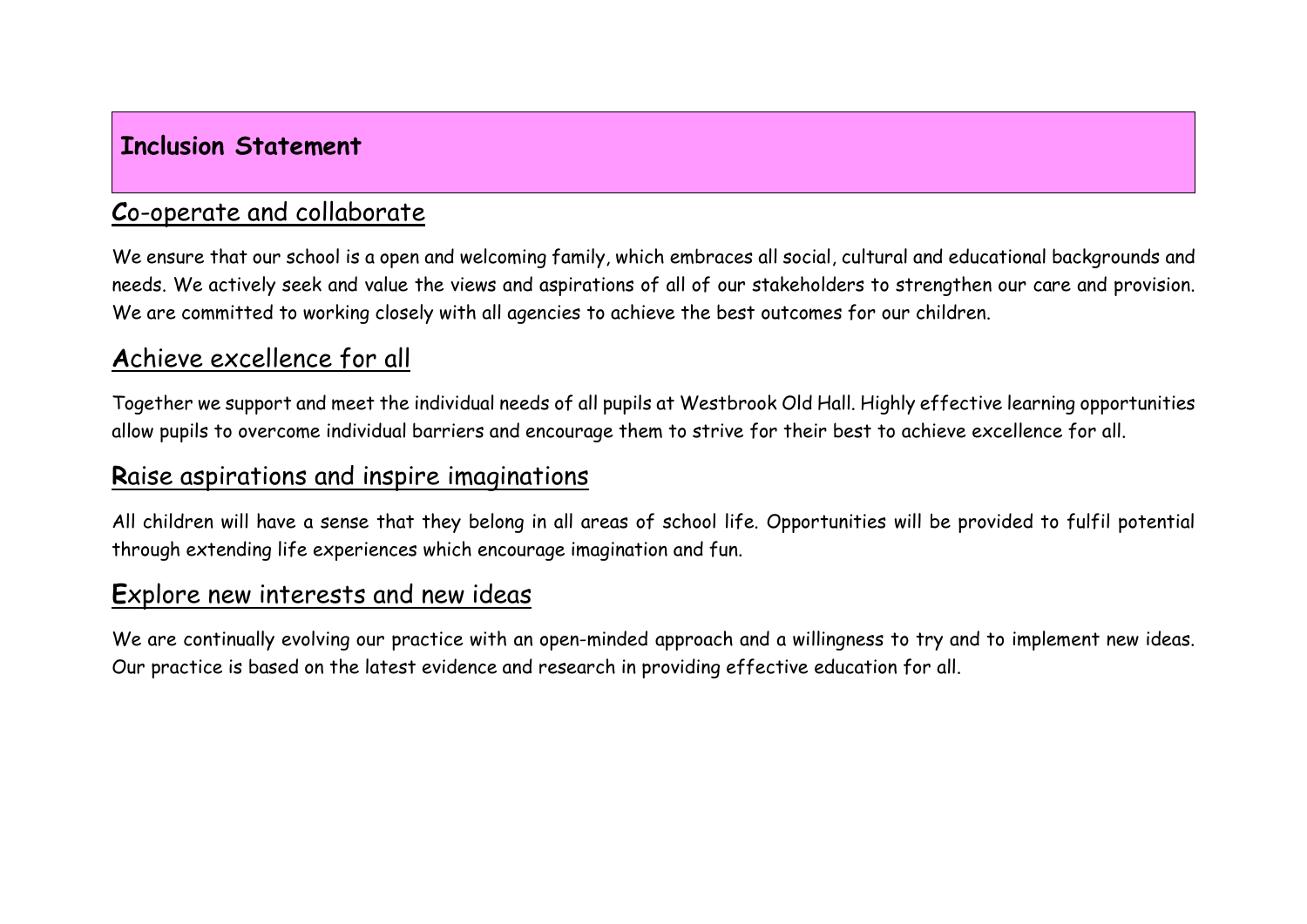## School Context

There are 359 children on roll. There are 42 children on the SEND register. These are the primary needs of those children:

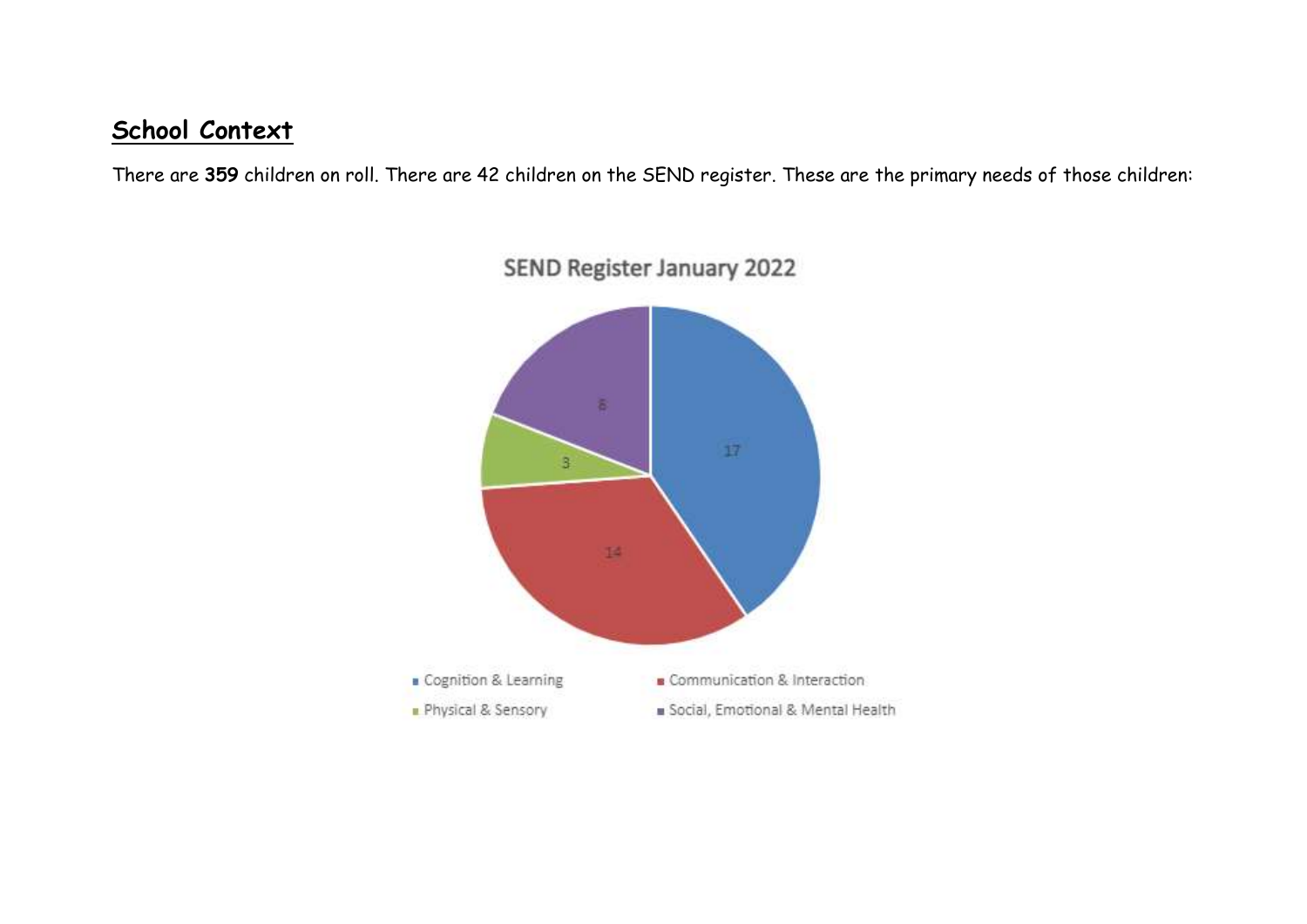### Examples within each area of need

#### **Cognition and** Learning **Difficulties**

- Specific Learning Difficulties (SPLD)
- E.G. Dyslexia, Discalculia,
- Moderate Learning Difficulties (MLD)
- Severe Learning Difficulties (SLD)
- Profound and Multiple Learning Difficulty (PMLD)

#### **Social, Emotional** and/or Mental **Needs**

- Depression  $\bullet$
- Attention Deficit Hyperactivity ٠ Disorder (ADHD)
- **Eating Disorders**  $\bullet$
- **Anxiety Disorders**
- Mental Health Issues
- **Social Disorders** .

#### Communication and Interaction **Needs**

- · Speech, Language and Communication Needs (SLCN)
- · Autistic Sprectrum Disorder (ASD)

#### Sensory and/or **Physical Needs**

- Visual Impairment (VI)
- Hearing Impairment (HI)
- Multi-Sensory Impairment (MSI) ٠
- Physical Disability (PD) п.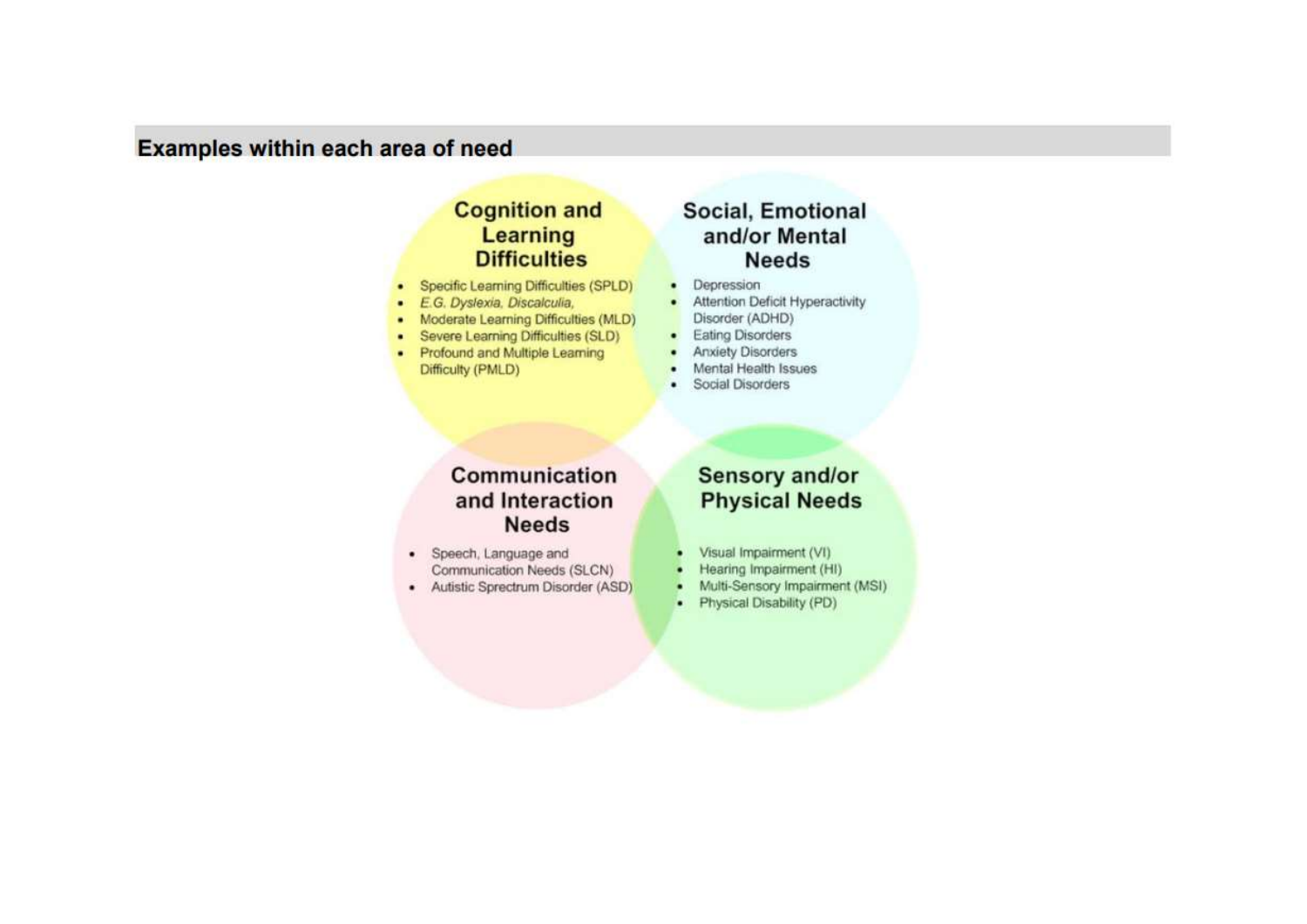## What do I do if I think my child has Special Educational Needs (SEND)?

| Who to contact  | If you have concerns about your child's progress you could speak to your child's class teacher.<br>You can also speak to the SENDCo (Fiona Perry).<br>The Head teacher can be contacted if you have concerns about how your child's SEND is being<br>managed.                                                                                                                                                                                                                                                                                                              |
|-----------------|----------------------------------------------------------------------------------------------------------------------------------------------------------------------------------------------------------------------------------------------------------------------------------------------------------------------------------------------------------------------------------------------------------------------------------------------------------------------------------------------------------------------------------------------------------------------------|
| School response | Where there are concerns about your child's progress or learning, the teacher may raise this with<br>the SENDCo.<br>The school has termly pupil progress meetings to monitor the progress of all pupils.<br>If there are further concerns about your child's learning, the school will discuss this with you:<br>Any concerns you may have.<br>To plan any additional support your child may receive.<br>To discuss with you any referrals to outside professionals to support your child's learning.<br>How we could work together, to support your child at home/school. |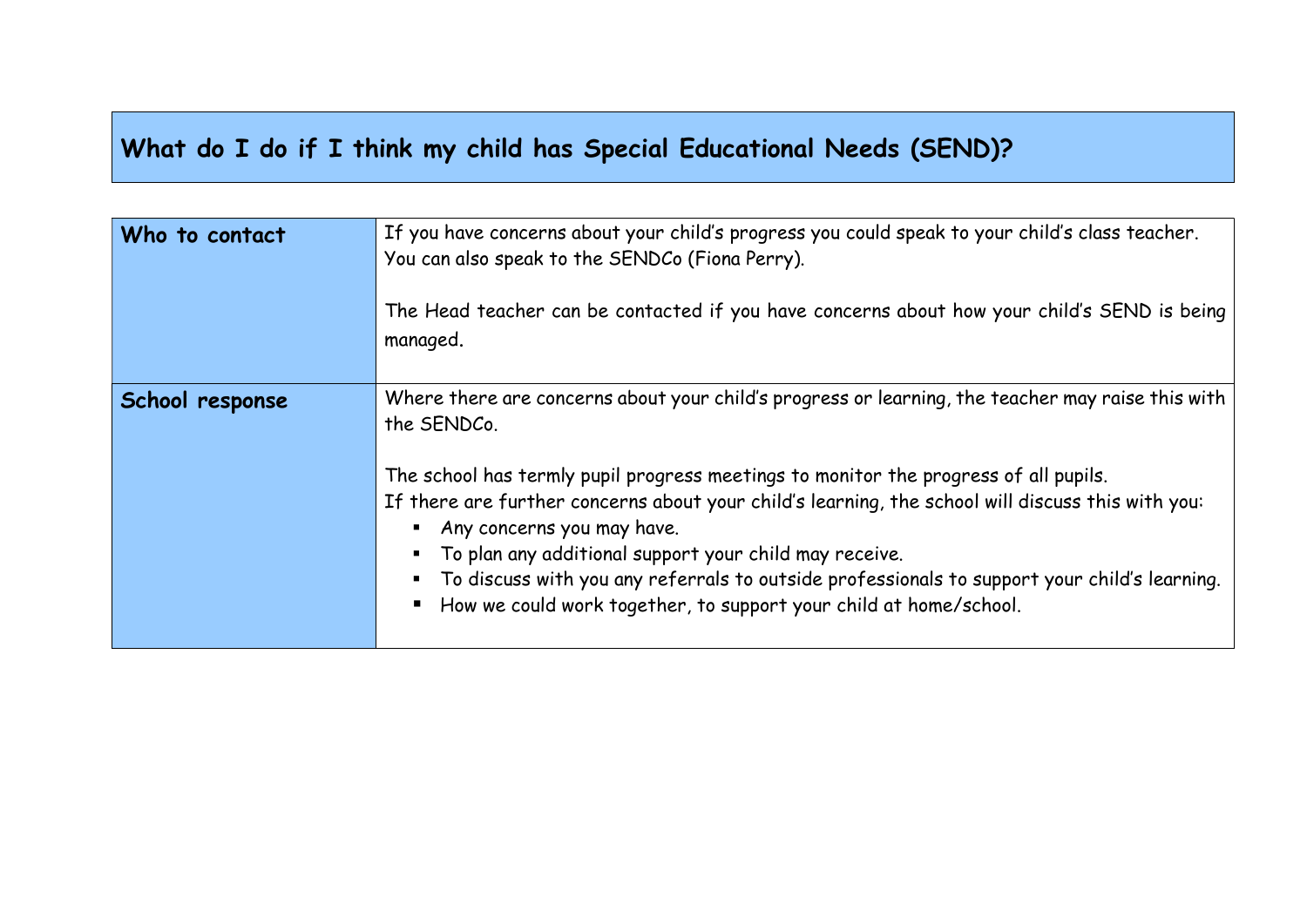## An overview of our school provision

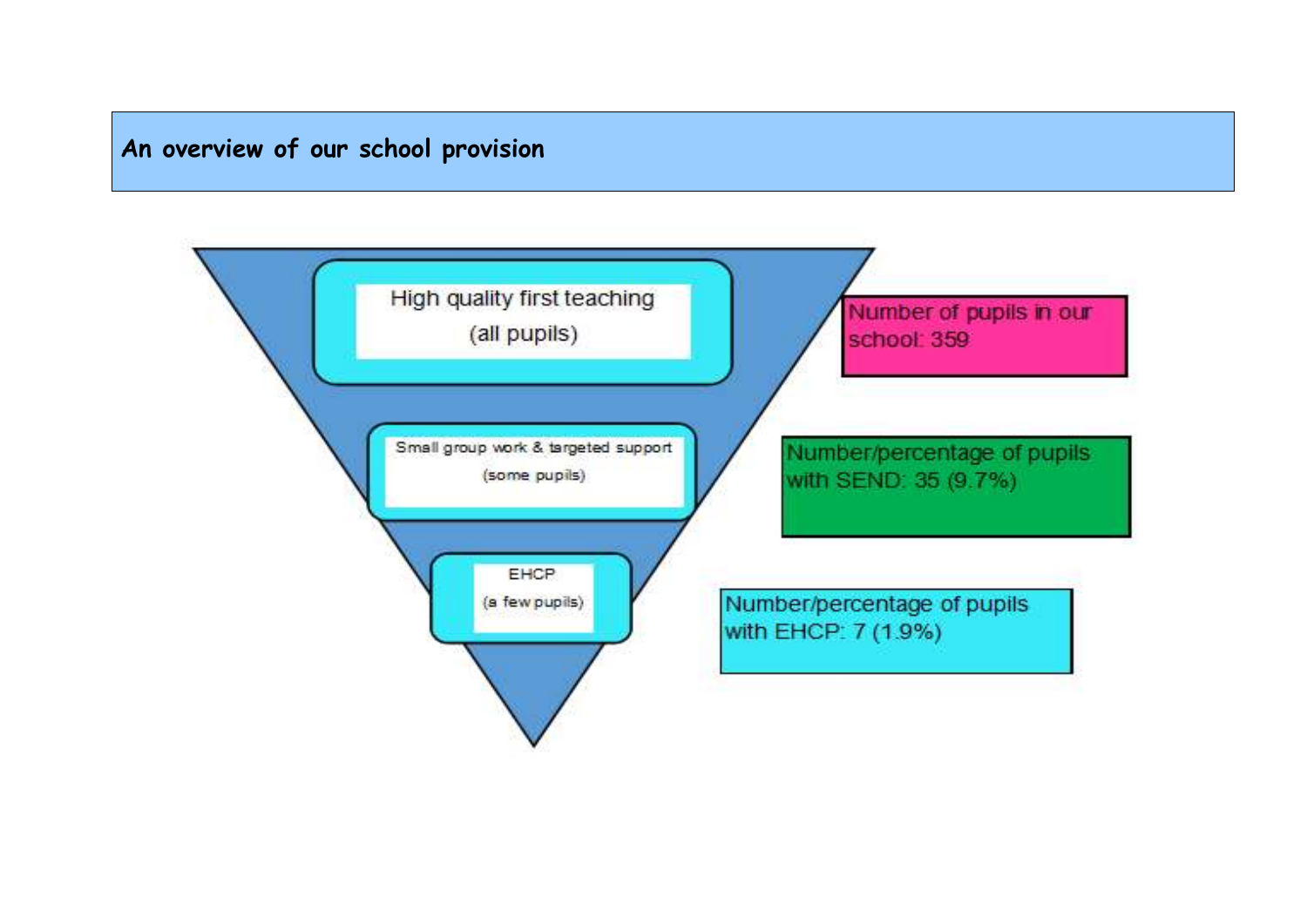## Who can support my child in school with Special Educational Needs (SEND)?

| People               | <b>Summary of Responsibilities</b>                                                                                                 |
|----------------------|------------------------------------------------------------------------------------------------------------------------------------|
| <b>Class Teacher</b> | He/She is responsible for:                                                                                                         |
|                      | Ensuring that all children have access to high quality teaching and that the curriculum is adapted to meet children's needs        |
|                      | (also known as differentiation).                                                                                                   |
|                      | Checking on the progress of your child and identifying, planning for, and delivering any additional help your child may need       |
|                      | (this could be targeted work, additional support, adapting resources etc) and talking about this with the SENDCo as necessary.     |
|                      | Writing 'Learning Pathway' targets and sharing these with parents termly.                                                          |
|                      | Ensuring that all members of staff working with your child in school are aware of your child's individual needs and any            |
|                      | specific adjustments which need to be made to enable them to be included and make progress.                                        |
|                      | Ensuring that all staff working with your child in school are supported in delivering the planned work/programme for your          |
|                      | child, so they can achieve the best possible progress. This may involve the use of additional adults, outside specialist help      |
|                      | and/or specially planned work or resources.                                                                                        |
|                      | Ensuring that the school's SEND practice is followed in their classroom and for all the pupils they teach with any SEND.           |
|                      | You can contact the class teacher via the school office for an appointment or at the beginning or end of the school day            |
|                      | to speak informally or via their email address.                                                                                    |
| <b>Special</b>       | She is responsible for and will use her best endeavour to:                                                                         |
| <b>Educational</b>   | Coordinate all the support for children with special educational needs (SEND) and developing the school's SEND practice            |
| Needs Co-            | to make sure all children get a consistent, high quality response to meeting their needs in school.                                |
| ordinator            | Ensure you are involved in supporting your child's learning.                                                                       |
|                      | Ensure you are kept informed about the support your child is getting.                                                              |
| (SENDCo)             | Ensure you are involved in reviewing how they are doing.<br>٠                                                                      |
| <b>Fiona Perry</b>   | Ensure you are part of planning ahead for them.<br>٠                                                                               |
|                      | Liaise with all the other people who may be coming into school to help support your child's learning e.g. Speech and Language<br>٠ |
|                      | Therapist, Educational Psychologist.                                                                                               |
|                      | • Update the school's SEND register, (a system for ensuring all the SEND needs of pupils in this school are known and              |
|                      | understood) and checking/maintaining your child's records of progress and needs.                                                   |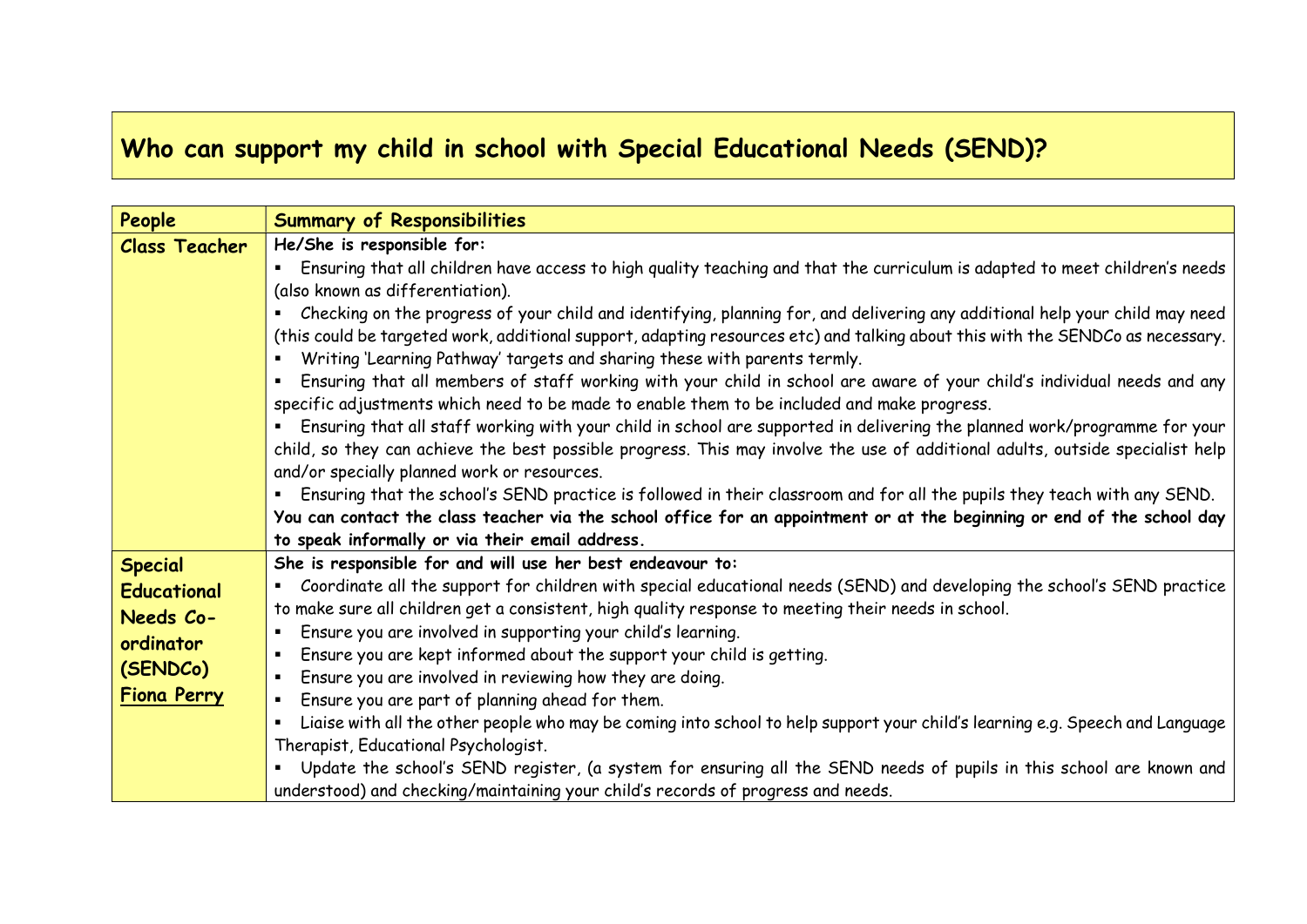|                  | Provide specialist support for teachers and support staff.                                                                        |
|------------------|-----------------------------------------------------------------------------------------------------------------------------------|
|                  | Support your child's class teacher with creating and reviewing 'Learning Pathway' plans, which identify actions put in place<br>٠ |
|                  | to meet targets.                                                                                                                  |
|                  | Organise training for staff.<br>٠                                                                                                 |
|                  | Liaise with cluster SENDCos to ensure consistency of approach and practice.                                                       |
|                  | Monitor, track and analyse progress and attainment of SEND pupils.<br>п                                                           |
|                  | Liaise and ensure smooth transition between educational phases<br>٠                                                               |
|                  | Co-ordinate SEND interventions.<br>٠                                                                                              |
|                  | The day to day management of all aspects of the school, this includes support for children with SEND.<br>٠                        |
|                  | Entrusting the daily responsibility for SEND to the SENDCo and class teachers and overseeing effectiveness of this.               |
|                  | Ensuring the Governing Body is kept up to date about any issue relating to SEND.<br>٠                                             |
|                  | Accountable for financial expenditure of SEND budget.                                                                             |
|                  | Fiona Perry (SENDCo) can be contacted by the school office for an appointment.                                                    |
| Headteacher      | They are responsible for and will use their best endeavour to:                                                                    |
| Mary Lythall-    | Oversee the effectiveness of provision for children with SEND.                                                                    |
| <b>Brennan</b>   | Develop the school's SEND practice to make sure all children get a consistent, high quality response to meeting his or her        |
| (Acting Head)    | needs in school.                                                                                                                  |
|                  | Monitor, track and analyse the progress and attainment of all children.                                                           |
|                  | Support the teaching staff and SENDCo.                                                                                            |
|                  | Ensure effective and efficient, use of human, environmental and financial resources                                               |
|                  | Mary Lythall-Brennan can be contacted by the school office for an appointment.                                                    |
| <b>SEND</b>      | She is responsible for:                                                                                                           |
| Governor         | Making sure that the school has an up to date SEND Policy and/or SEND Information Report.                                         |
| <u>Anne Carr</u> | Making sure that the school has appropriate provision and has made necessary adaptations to meet the needs of all children        |
|                  | in the school.                                                                                                                    |
|                  | Making visits to understand and monitor the support given to children with SEND in the school and being part of the               |
|                  | process to ensure all SEND children achieve their potential in school.                                                            |
|                  | Anne Carr (SEND Governor) can be contacted by the school office for an appointment.                                               |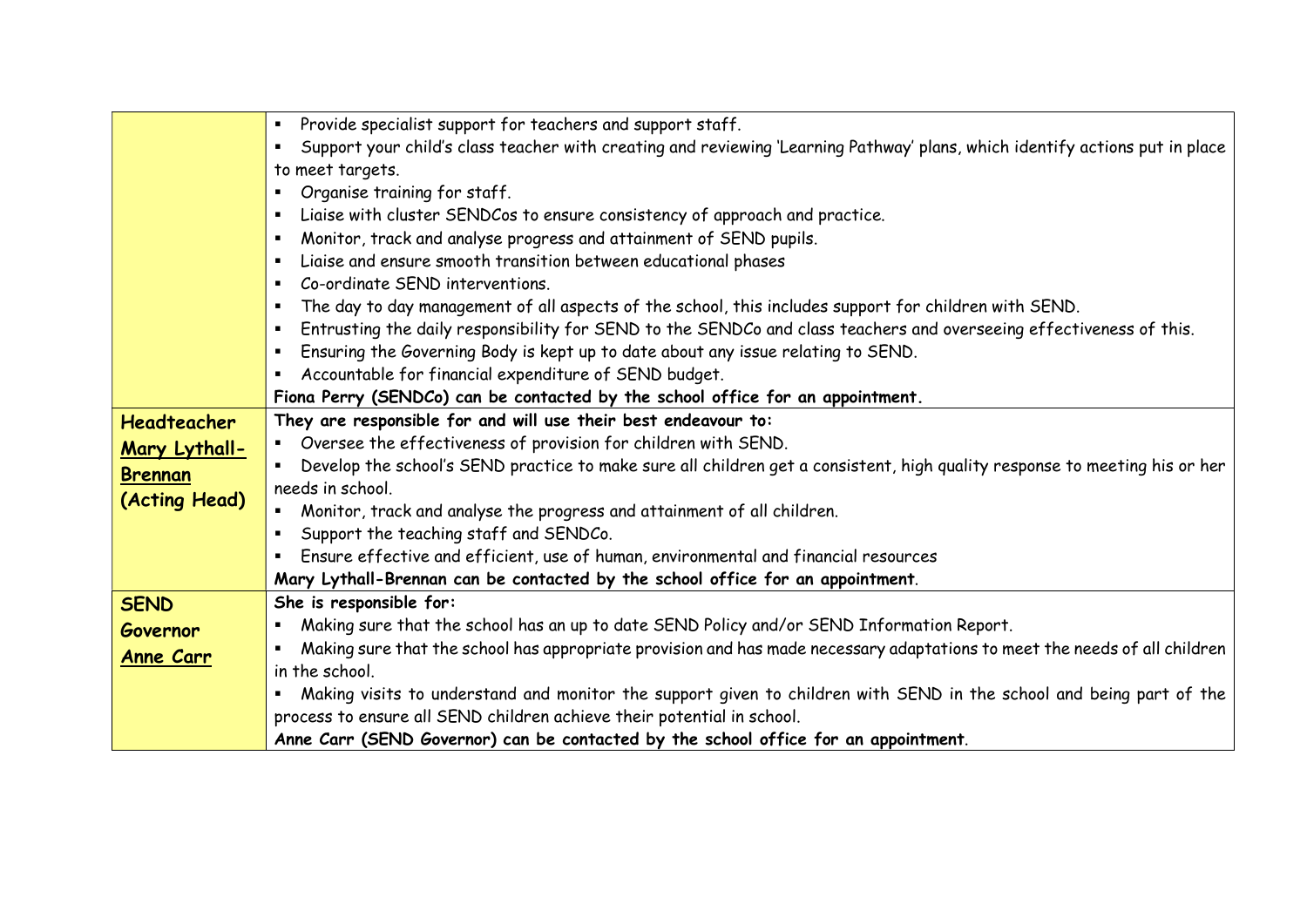## How could my child get help in school?

At Westbrook Old Hall Primary School, we offer a graduated approach to Special Educational Needs and Disabilities so that a child will initially be supported by high quality teaching.

| Types of support                                                                                        | What would this mean for your child?                                                                                                                                                                                                                                                                                                                                                                                                                                                                                                                                                                                                                                                                                                                                                                                                                                                                                                                                                                                            | Who receives this<br>support?                                                                       |
|---------------------------------------------------------------------------------------------------------|---------------------------------------------------------------------------------------------------------------------------------------------------------------------------------------------------------------------------------------------------------------------------------------------------------------------------------------------------------------------------------------------------------------------------------------------------------------------------------------------------------------------------------------------------------------------------------------------------------------------------------------------------------------------------------------------------------------------------------------------------------------------------------------------------------------------------------------------------------------------------------------------------------------------------------------------------------------------------------------------------------------------------------|-----------------------------------------------------------------------------------------------------|
| Class Teacher - high<br>quality first teaching                                                          | Ensuring that the teacher has the highest possible expectation for your child and<br>all pupils in their class.<br>Ensuring that all teaching is based on building on what your child already knows, can<br>do and can understand.<br>Differentiated tasks, using different ways of teaching so that your child is fully<br>involved in learning in class. This may involve more practical learning or provide<br>different resources adapted for your child.<br>Putting in place specific strategies (which may be suggested by the SENDCo or<br>outside staff) to support your child's learning.<br>" Your child's progress is continually monitored by his/her class teacher.<br>Attendance, engagement in learning and behaviour are also monitored.<br>$\blacksquare$<br>His/her progress is reviewed formally every term.<br>You will be informed of your child's progress and attainment at Parent/Carers'<br>evenings in the Autumn and Spring terms and will receive a school report at the end of<br>the school year. | All children in school                                                                              |
| Specific small group<br>work which may be:<br>- Held in the<br>classroom or in an<br>intervention area. | Your child's class teacher or the SENDCo will have monitored your child's progress and<br>will have planned specific group work to help close the gap between your child's<br>achievement and that of his or her peers.<br>A Teacher or Teaching Assistant will run these small group sessions using the teacher's<br>targets or a recommended programme.                                                                                                                                                                                                                                                                                                                                                                                                                                                                                                                                                                                                                                                                       | Any child who has specific<br>gaps in his or her<br>understanding of a<br>subject/area of learning. |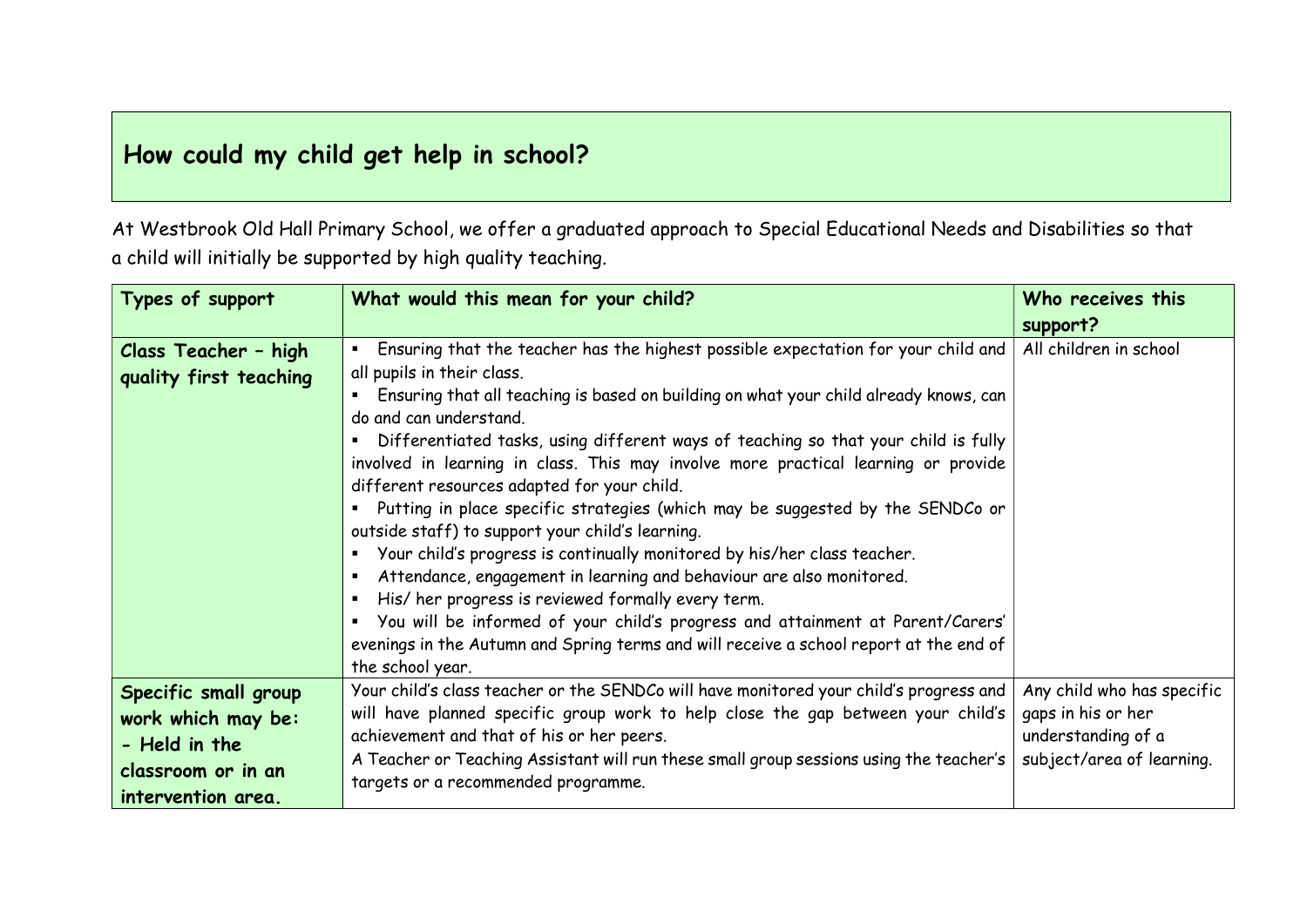|                                                        | Each child's progress is evaluated regularly, before and after the period of                                                                                                                                                                                                                                                                                                                                                                                                                                                                                                                                                                                                                                             |                                                                                                                                                                                                                                                   |
|--------------------------------------------------------|--------------------------------------------------------------------------------------------------------------------------------------------------------------------------------------------------------------------------------------------------------------------------------------------------------------------------------------------------------------------------------------------------------------------------------------------------------------------------------------------------------------------------------------------------------------------------------------------------------------------------------------------------------------------------------------------------------------------------|---------------------------------------------------------------------------------------------------------------------------------------------------------------------------------------------------------------------------------------------------|
| - Led by a teacher or                                  | intervention.                                                                                                                                                                                                                                                                                                                                                                                                                                                                                                                                                                                                                                                                                                            |                                                                                                                                                                                                                                                   |
| teaching assistant.                                    |                                                                                                                                                                                                                                                                                                                                                                                                                                                                                                                                                                                                                                                                                                                          |                                                                                                                                                                                                                                                   |
| These are generally                                    |                                                                                                                                                                                                                                                                                                                                                                                                                                                                                                                                                                                                                                                                                                                          |                                                                                                                                                                                                                                                   |
| called 'Intervention                                   |                                                                                                                                                                                                                                                                                                                                                                                                                                                                                                                                                                                                                                                                                                                          |                                                                                                                                                                                                                                                   |
| groups' by schools.                                    |                                                                                                                                                                                                                                                                                                                                                                                                                                                                                                                                                                                                                                                                                                                          |                                                                                                                                                                                                                                                   |
| <b>Early Intervention</b>                              | Children at Early Intervention will have a Special Educational Needs support plan which<br>will include targets that are currently being worked on and the additional provision that<br>is put into place for that child. This individualised plan will be reviewed at least three<br>times per year so that the outcomes can be closely monitored and adapted if necessary.<br>If the class teacher and SENDCo feel that sufficient progress is not being made then<br>a child may progress to the targeted support level.                                                                                                                                                                                              | Children who have been<br>identified by the class<br>teacher and SENDCo<br>Your child may be placed<br>on the School's SEND<br>Register.<br>The most important point<br>is that the additional<br>provision depends on the<br>needs of the child. |
| <b>Targeted Support</b>                                | Children may require support from school-based staff, or sometimes your child may<br>need specialist support from a professional from an outside agency. This may be<br>delivered in or out of school.<br>This will be reflected in their Learning Pathway.                                                                                                                                                                                                                                                                                                                                                                                                                                                              | Children whose learning<br>needs require specialist<br>support and advice in<br>addition to the support<br>already received in school.                                                                                                            |
| <b>Children with Education</b><br>and Health Care Plan | The school, or you, can request that the Local Authority carry out a statutory<br>assessment of your child's needs. This is a legal process and you can find more detail<br>about this in the Local Offer on the Warrington Borough Council website:<br>After the school have sent in the request to the Local Authority it will be decided<br>whether your child's needs require statutory assessment. If this is the case, they will<br>ask you and all the professionals involved with your child, to write a report outlining<br>your child's needs. If they do not think your child needs this, they will ask the school<br>to continue to support your child seeking additional advice and support as appropriate. | Children with complex<br>needs.                                                                                                                                                                                                                   |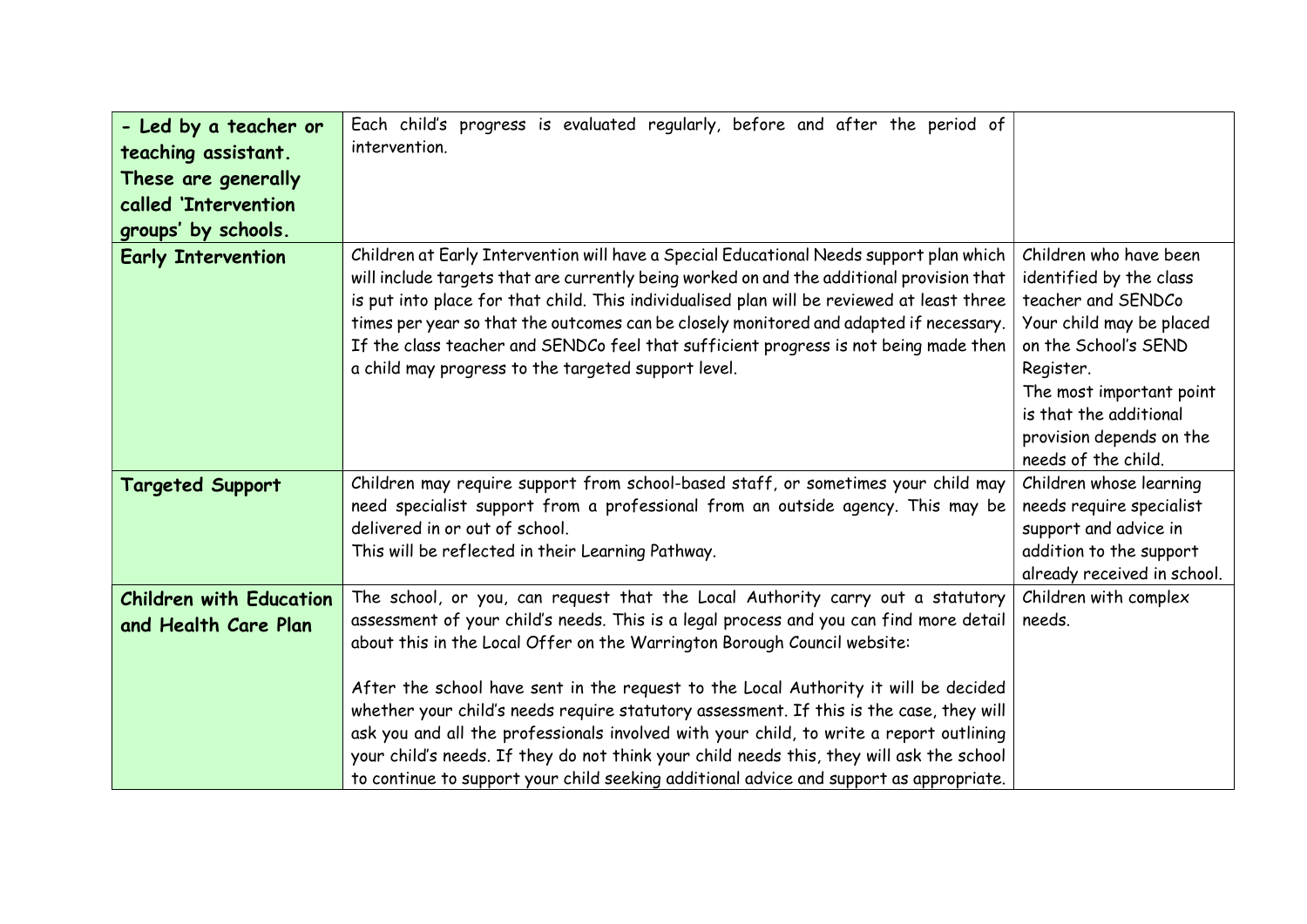|                     | After the reports have all been sent in, the Local Authority will decide if your child's                          |
|---------------------|-------------------------------------------------------------------------------------------------------------------|
|                     | needs are complex and require additional support in school to make good progress. If                              |
|                     | this is the case, they will write an EHC Plan.                                                                    |
|                     | The EHC Plan will outline the support your child will receive from the LA and how the                             |
|                     | support should be used and what strategies should be put in place. It will also have long                         |
|                     | and short term goals for your child.                                                                              |
|                     |                                                                                                                   |
|                     | An additional adult may be used to support your child with whole class learning, run                              |
|                     | individual programmes or run small groups including your child.                                                   |
|                     |                                                                                                                   |
|                     | The progress of children with an EHC Plan is formally reviewed at an Annual Review                                |
|                     | with parents and all other professionals involved.                                                                |
| Allocation of extra | Extra in-class support or group intervention is allocated by the class teacher, the SENDCo or other professionals |
| support             | involved with your child depending on their level of need.                                                        |
|                     | Extra support from external professionals can be requested by the school.                                         |
|                     | Progress of all interventions and support is reviewed regularly to evaluate progress and to see whether changes   |
|                     | can/should be made.                                                                                               |
|                     | The school budget received from Warrington Borough Council, includes money for supporting children with SEND.     |
|                     | From the overall school budget, the Head Teacher decides on the budget for Special Educational Needs and          |
|                     | Disabilities, in consultation with the school governors, on the basis of the needs of the children in the school. |
|                     | The Head Teacher and SENDCo, discuss all the information they have about SEND in school including:                |
|                     | (1) The children getting extra support already                                                                    |
|                     | (2) The children needing extra support.                                                                           |
|                     | (3) The children who have been identified as not making as much progress as would be expected and decide what     |
|                     | resources/training and support is needed.                                                                         |
|                     | Resources (including physical equipment)/training and support are reviewed regularly and changes made as needed.  |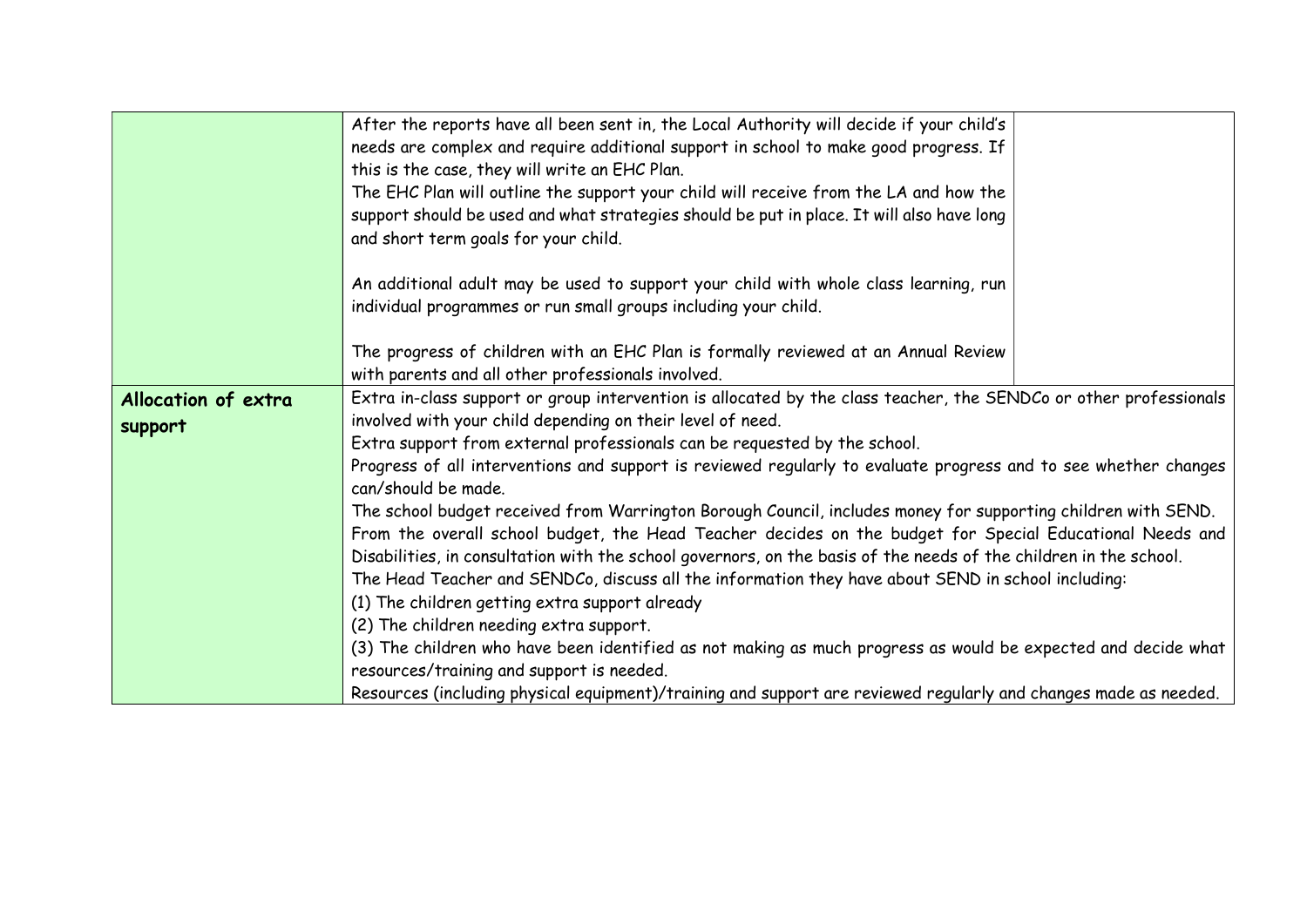## How do we support children across the school?

| <b>Allocation of</b>  | Extra in-class support or group intervention is allocated by the class teacher, the SENDCo or other professionals involved         |
|-----------------------|------------------------------------------------------------------------------------------------------------------------------------|
| extra support         | with your child depending on their level of need.                                                                                  |
|                       | Extra support from external professionals can be requested by the school.                                                          |
|                       | Progress of all interventions and support is reviewed regularly to evaluate progress and to see whether changes can/should         |
|                       | be made.                                                                                                                           |
|                       | The school budget received from Warrington Borough Council, includes money for supporting children with SEND.                      |
|                       | From the overall school budget, the Head Teacher decides on the budget for Special Educational Needs and Disabilities, in          |
|                       | consultation with the school governors, on the basis of the needs of the children in the school.                                   |
|                       | The Head Teacher and SENDCo, discuss all the information they have about SEND in school including:                                 |
|                       | (1) The children getting extra support already                                                                                     |
|                       | (2) The children needing extra support.                                                                                            |
|                       | (3) The children who have been identified as not making as much progress as would be expected and decide what                      |
|                       | resources/training and support is needed.                                                                                          |
|                       | Resources (including physical equipment)/training and support are reviewed regularly and changes made as needed.                   |
| <b>Accessibility</b>  | The school is accessible to children with physical difficulties via hand railings and ramps.                                       |
| and admission         | We ensure that equipment used is accessible to all children regardless of their needs.                                             |
|                       | The school has disabled toilet facilities.                                                                                         |
|                       | Toilets and bathroom areas have been risked assessed in accordance to the needs of individual pupils.                              |
|                       | See accessibility plan and admission policy on the school website                                                                  |
| <b>Curriculum and</b> | All children have an entitlement to a broad and balanced curriculum and pupils benefit from a range of teaching and learning       |
| the learning          | styles; a carefully differentiated curriculum with clear learning objectives; a range of differentiated learning materials (both   |
| environment           | for reinforcement and extension); assessment procedures that emphasise pupils' strengths and achievements which is used            |
|                       | to inform the next stage of learning; access to ICT; and a broad range of extracurricular activities and visits (including         |
|                       | residential visits in Years 2, 4 & 6). This enables the pupils to understand the relevance and purpose of the learning activities. |
|                       | It also allows them to experience levels of understanding and rates of progress that bring about feelings of success and           |
|                       | achievement.                                                                                                                       |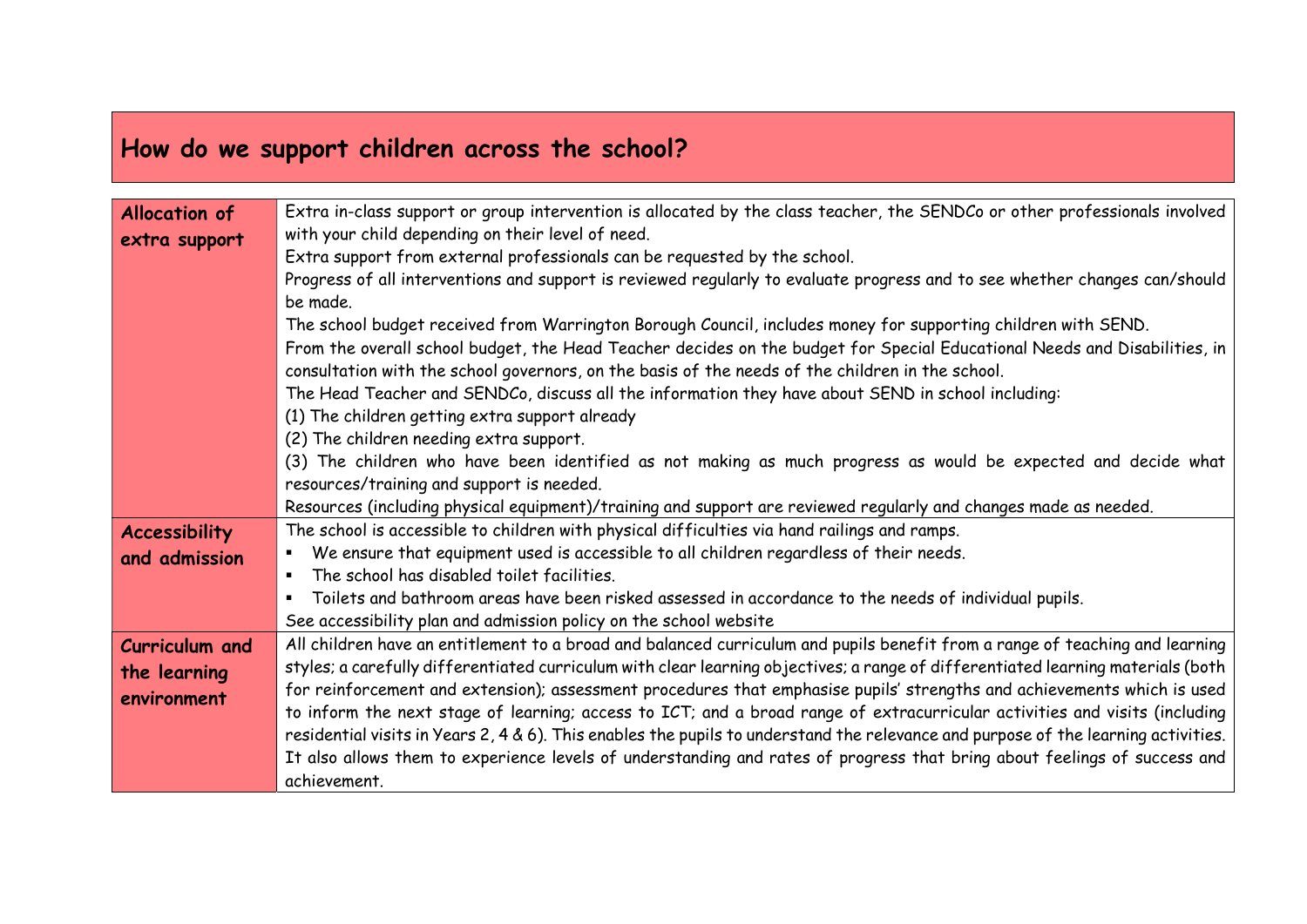|                 | Access to the curriculum is important and to ensure we get it right for children with Special Educational Needs we use a             |
|-----------------|--------------------------------------------------------------------------------------------------------------------------------------|
|                 | wide variety of resources to facilitate this. This includes the use of ICT and specialist equipment such as coloured overlays,       |
|                 | writing slopes, pencil grips and adapted rulers and scissors.                                                                        |
|                 | It is worth pointing out that we do not offer targeted extra-curricular activities for children with Special Education Needs,        |
|                 | but instead actively try to ensure that all our extra-curricular activities, including our residential trips, are adapted for        |
|                 | children's specific needs. As a fully inclusive school, all children participate in whole school curriculum and off-site activities. |
|                 | The extent to which each child participates and the levels of support received will vary between children, but we                    |
|                 | differentiate the activities and expectations to enable all children to take part. Where relevant, we also access specialised        |
|                 | activities run for children with disabilities.                                                                                       |
| Measuring       | All children are continually assessed as they progress through the school so that we can build upon their prior learning. The        |
| progress        | class teacher plans for all the pupils in their class, differentiating the task accordingly to suit any pupils' individual needs     |
|                 | and is responsible for the assessment of their progress.                                                                             |
|                 | Each class teacher will attend termly pupil progress meeting with the Senior Leadership Team to discuss the progress of              |
|                 | pupils. The shared discussions will highlight if further support or intervention may be needed to increase progress and bring        |
|                 | the child back on track to meet end of year targets.                                                                                 |
| Support for     | All classes follow a structured PSHE (Personal, Social, Health end Economic education) curriculum to support this                    |
| social,         | development. We recognise that some children have extra emotional and social needs that need to be developed and nurtured.           |
| emotional and   | These needs can manifest themselves in a number of ways, including behavioural difficulties, anxiety etc. The school offers          |
| mental health   | a wide variety of pastoral support for pupils who are encountering emotional difficulties. These include:                            |
| development     | Members of staff are readily available for pupils who wish to discuss issues and concerns.                                           |
|                 | Play buddies are available on the yard at lunchtime to support others in play activities.                                            |
|                 | The school's Mental Health Lead (Fiona Perry) and several staff have attended mental health awareness training and use               |
|                 | a range of strategies to support children with these needs.                                                                          |
|                 | School can also make referrals to the Mental Health School Support Team for children who need additional support other               |
|                 | to that than can be offered by school.                                                                                               |
| Staff expertise | We have a rolling annual training programme which develops staff expertise in delivering high quality teaching and supporting        |
|                 | children with individual needs. Part of the SENDCo's role is to support class teachers in planning for children with SEND.           |
|                 | Individual teachers and support staff often attend training courses run by outside agencies that are relevant to the needs           |
|                 | of specific children in their class e.g. Speech & Language training.                                                                 |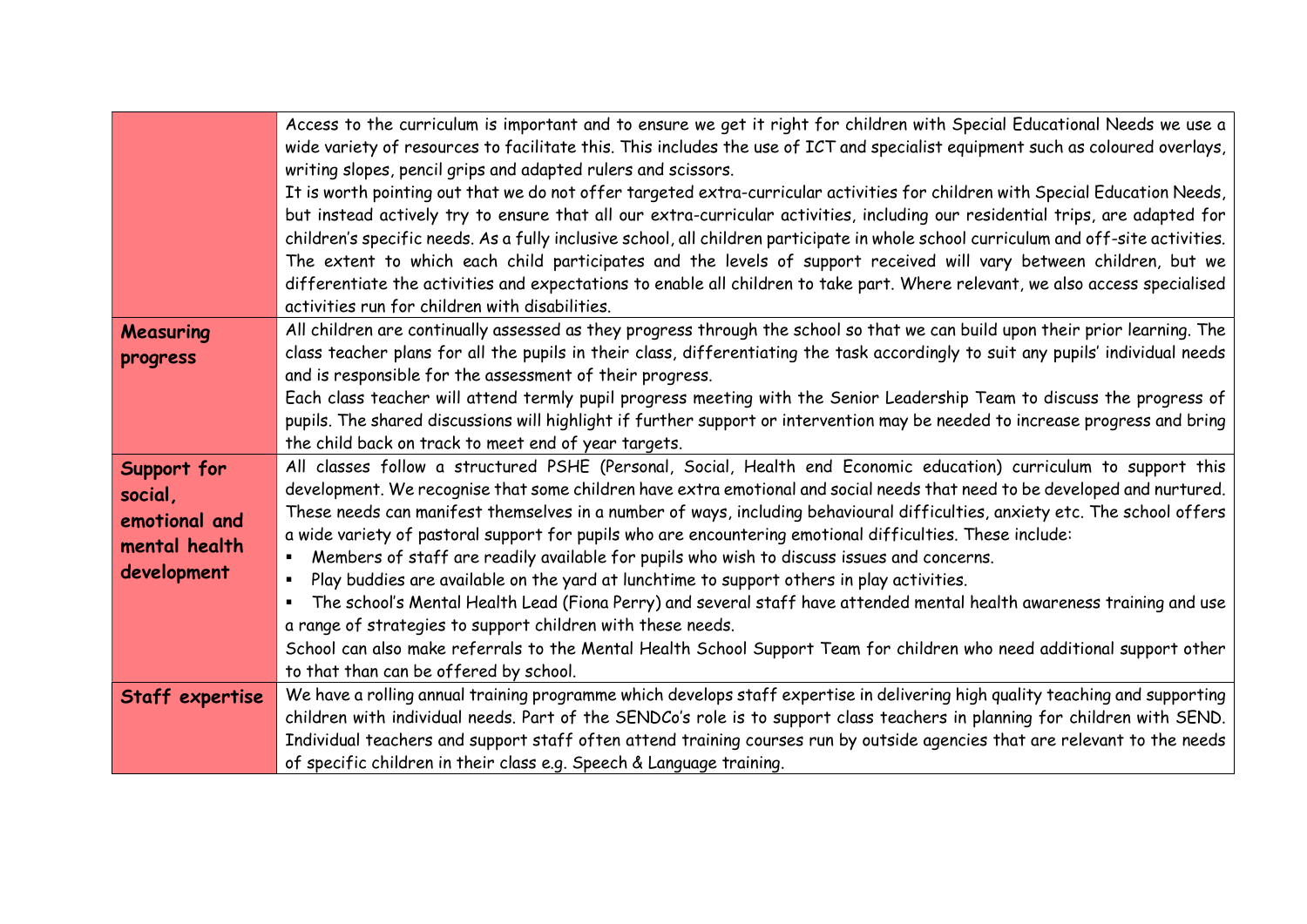## How can you be supported as a parent of a child with additional needs?

| Parental/Carer    | Arrangements for consulting with parents and pupils will be made throughout all SEND processes. This is to ensure that                                                                                                                                                                                                                                                      |
|-------------------|-----------------------------------------------------------------------------------------------------------------------------------------------------------------------------------------------------------------------------------------------------------------------------------------------------------------------------------------------------------------------------|
| and pupil voice   | there is a child-centred approach and a clear set of targets agreed that best match the child's needs.                                                                                                                                                                                                                                                                      |
| <b>Support</b>    | We would like you to talk to your child's class teacher regularly so we know what you are doing to support your child at<br>home and we can tell you about what we are doing in school.<br>In addition:<br>The SENDCo is available to meet with you to discuss your child's progress or any concerns you may have.                                                          |
|                   | All information from outside professional agencies may be discussed with you with the person involved directly or<br>л.<br>where this is not possible, in a report. The SENDCo may also arrange to meet with you to discuss any new assessments<br>and ideas suggested by outside agencies for your child.<br>'Learning Pathways' are reviewed regularly (at least termly). |
|                   | EHC Plans are reviewed annually.<br>$\blacksquare$                                                                                                                                                                                                                                                                                                                          |
|                   | Homework may be adjusted to your child's individual needs<br>$\blacksquare$                                                                                                                                                                                                                                                                                                 |
|                   | A Home/School contact book may be used to support communication.                                                                                                                                                                                                                                                                                                            |
|                   | If your child is undergoing Statutory Assessment you can also seek support from SENDIASS. They will ensure that                                                                                                                                                                                                                                                             |
|                   | you fully understand the process.                                                                                                                                                                                                                                                                                                                                           |
|                   | Additional information and contacts of external support within the school community on our website.                                                                                                                                                                                                                                                                         |
| <b>Complaints</b> | If there is a concern which is not resolved by the actions described, please refer to the school's complaint procedure. If<br>we are concerned regarding external provision or decisions made school will challenge those decisions, following a<br>discussion with parents/carers.                                                                                         |
| Monitoring and    | Tracking of progress measured against national progress, individually and at a year group level.                                                                                                                                                                                                                                                                            |
| evaluations       | Feedback from parents.                                                                                                                                                                                                                                                                                                                                                      |
|                   | Lesson visits                                                                                                                                                                                                                                                                                                                                                               |
|                   | Individual case monitoring through 'Assess Plan Do and Reviews' cycle (Learning Pathways) and the impact of                                                                                                                                                                                                                                                                 |
|                   | intervention programmes that are being used (at least termly).                                                                                                                                                                                                                                                                                                              |
|                   | Pupil views and aspirations are captured during each review cycle                                                                                                                                                                                                                                                                                                           |
|                   | Report to governors                                                                                                                                                                                                                                                                                                                                                         |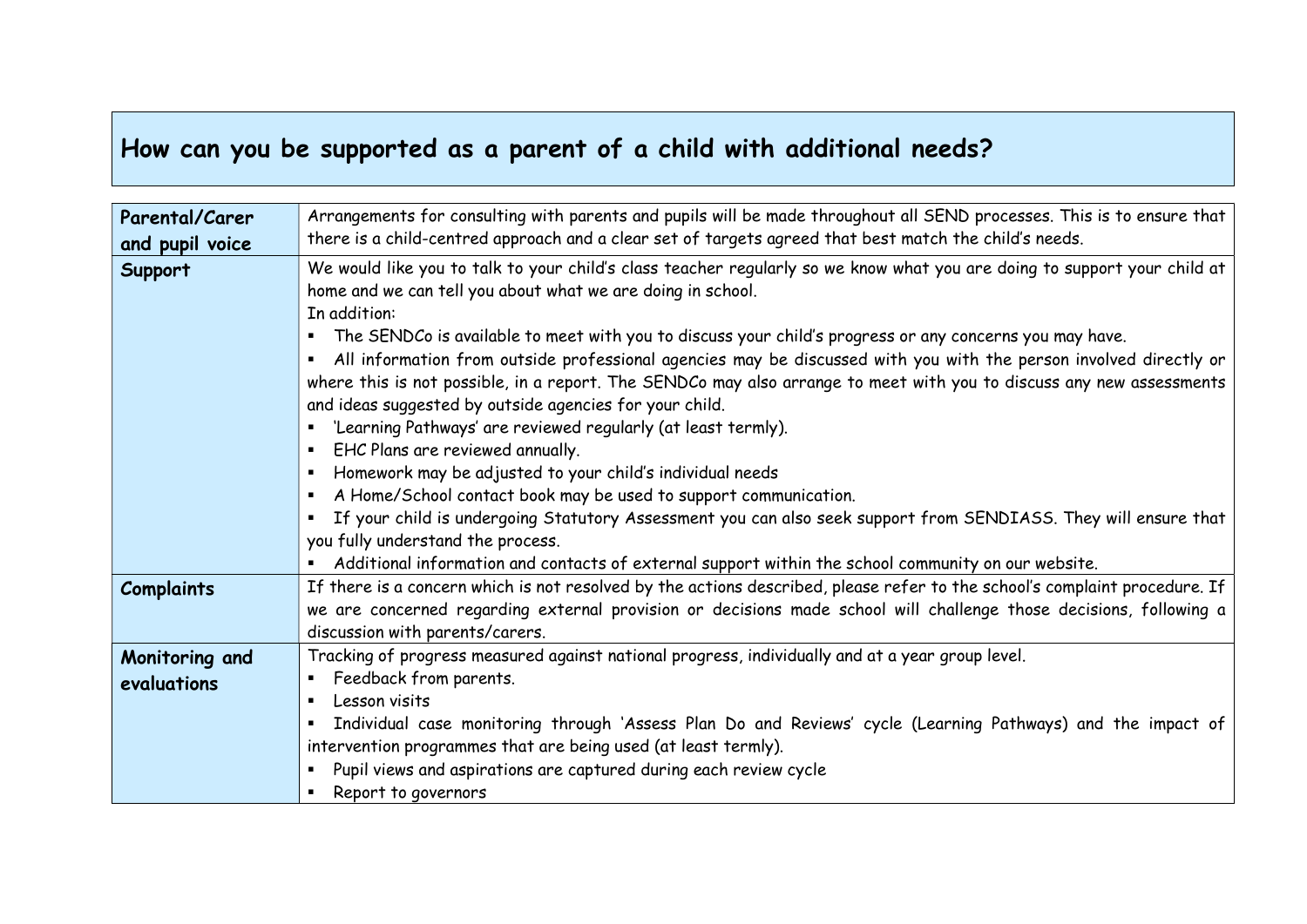## How can your child be supported during transition in school?

| <b>Starting school</b> | We welcome you to visit our school with your child to have a look around and speak to staff.                                                                |
|------------------------|-------------------------------------------------------------------------------------------------------------------------------------------------------------|
|                        | If other professionals are already involved, a meeting may be held to discuss your child's needs, share strategies used                                     |
|                        | and ensure provision is put in place before your child starts. If possible, we would ask for supporting documents to be                                     |
|                        | sent to us from professionals/other provisions, to support the transition.                                                                                  |
|                        | We may visit your child if he or she is attending another provision.                                                                                        |
|                        | We may suggest writing a plan of action to help your child to settle more easily.                                                                           |
| Within school and      | We recognise that 'moving on' can be difficult for a child with SEND and take steps to ensure that any transition is as                                     |
| leaving school         | smooth as possible. If your child is moving to another school:                                                                                              |
|                        | We can contact the new school's SENDCo to pass on any special arrangements or support that need to be made for                                              |
|                        | your child.                                                                                                                                                 |
|                        | We will make sure that all records about your child are passed on as soon as possible.                                                                      |
|                        | We arrange a meeting with the SEND from the new school to discuss and pass on relevant information and<br>٠                                                 |
|                        | documentation.                                                                                                                                              |
|                        |                                                                                                                                                             |
|                        | When moving classes in school:                                                                                                                              |
|                        | Information and relevant documents will be passed onto the new class teacher and a 'handover' meeting with the<br>previous and new teacher will take place. |
|                        | If your child would be helped by a book, or other resource to support them understand moving on, then it may be<br>٠                                        |
|                        | made for them.                                                                                                                                              |
|                        | There will be an opportunity for children to meet their new teacher and other adults who will be working with them<br>٠                                     |
|                        | and to see their new classroom.                                                                                                                             |
|                        |                                                                                                                                                             |
|                        | In Year 5 (in the Summer term):                                                                                                                             |
|                        | Children with Statements or EHC Plans will have a 'transition review' of their progress and needs which will be an<br>٠                                     |
|                        | opportunity to discuss appropriate high school options.                                                                                                     |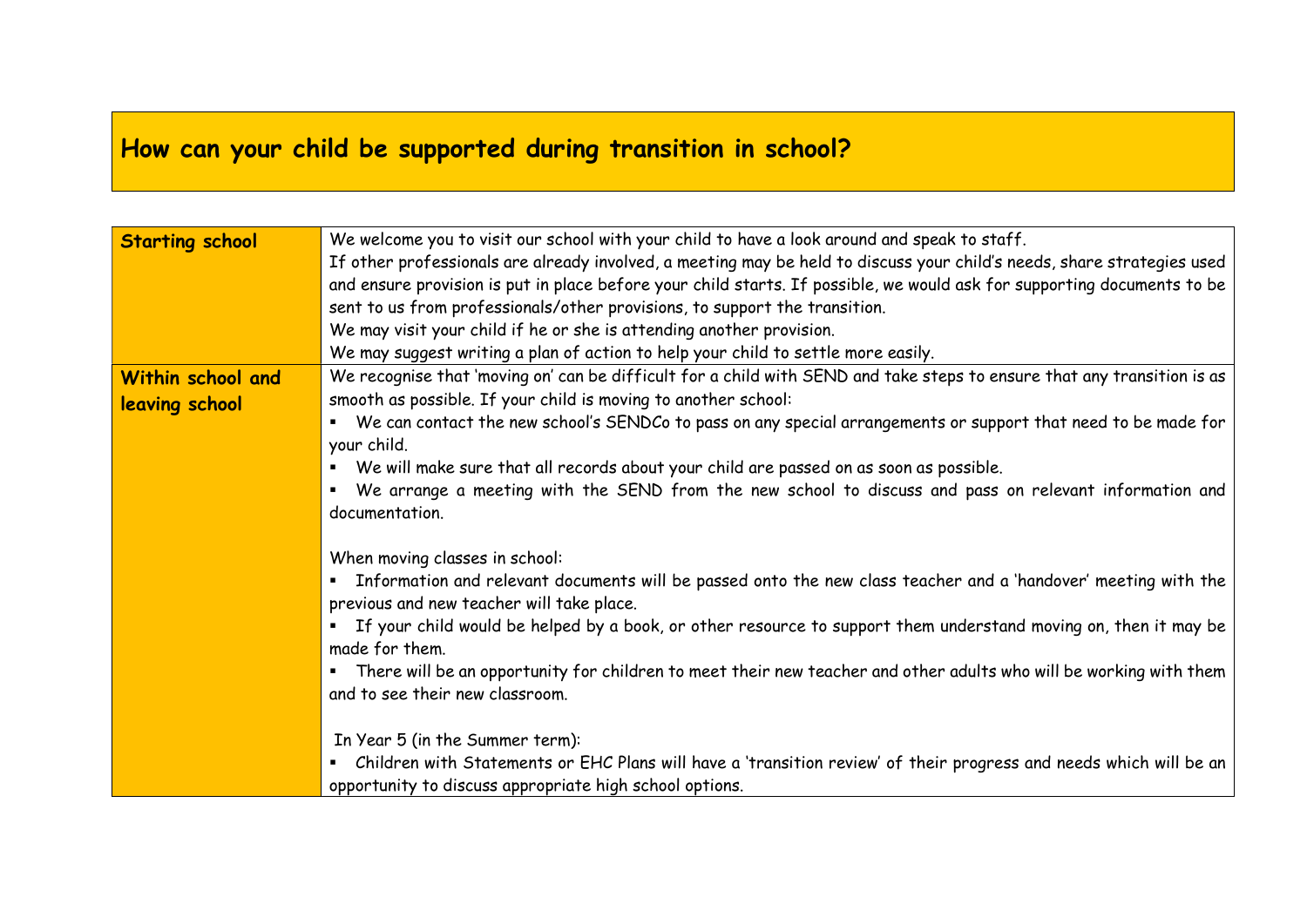|                  | In Year 6:                                                                                                                 |
|------------------|----------------------------------------------------------------------------------------------------------------------------|
|                  | The SENDCo from the high school will try to attend the EHCP review meetings.                                               |
|                  | We can arrange extra transition visits for your child to become familiar with their new surroundings.                      |
|                  | In some cases, staff from the new school will visit your child in this school.                                             |
| Joining mid-year | If your child is planning on moving to our school:                                                                         |
|                  | We invite you to visit the school with your child to have a look around and speak to staff.                                |
|                  | If other professionals are involved with the child, a meeting of all the professionals may be held to discuss your         |
|                  | child's needs, share strategies used and ensure provision is put in place before your child starts:                        |
|                  | (1) We may put 'settling in' strategies in place.                                                                          |
|                  | (2) If your child has moved to our school without a transition we will contact the previous school to arrange for transfer |
|                  | of information as soon as is possible. Your child will be monitored and any necessary additional support will be discussed |
|                  | with the class teacher and other relevant professionals.                                                                   |